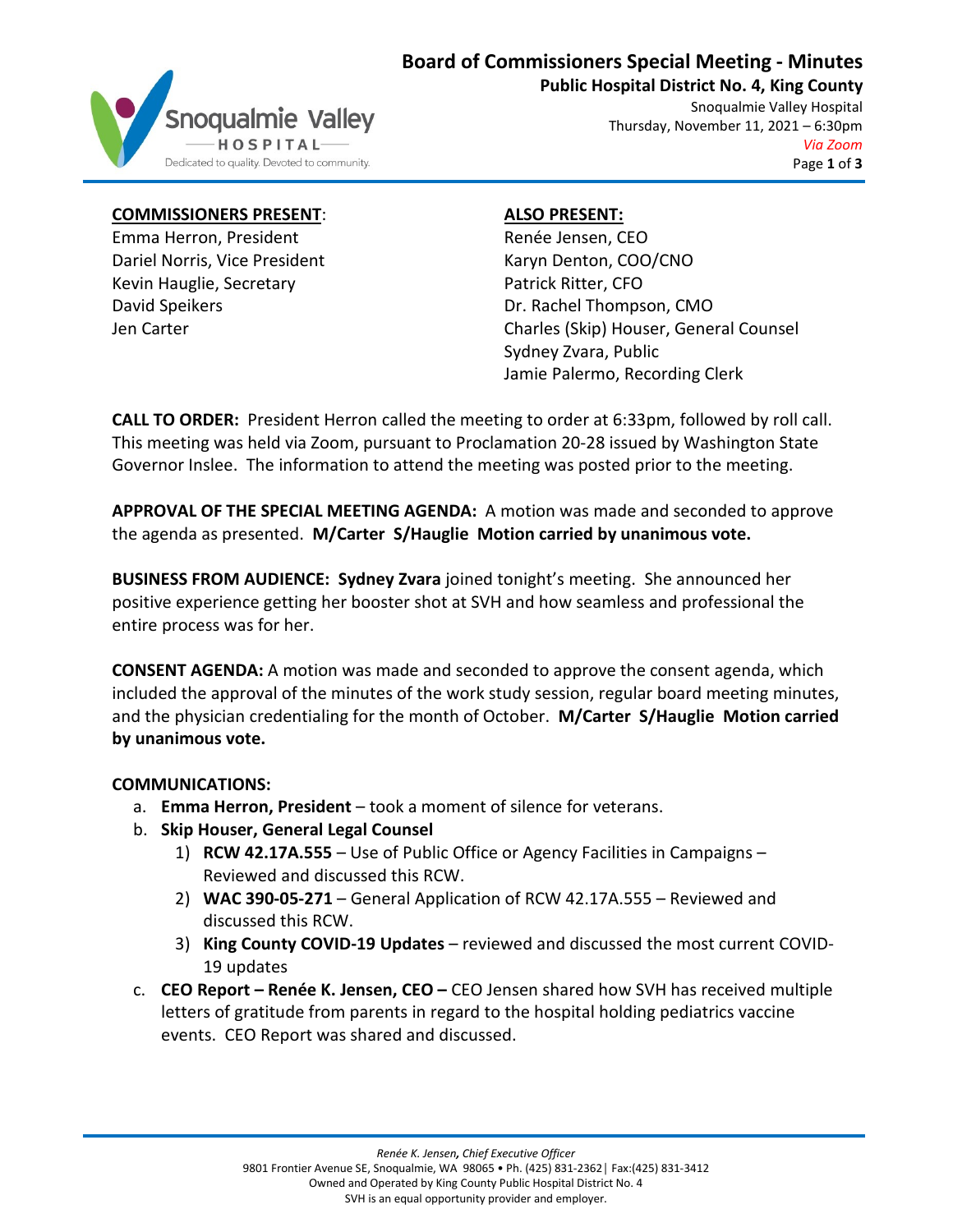# **Board of Commissioners Special Meeting - Minutes**



**Public Hospital District No. 4, King County** Snoqualmie Valley Hospital Thursday, November 11, 2021 – 6:30pm *Via Zoom* Page **2** of **3**

## **COMMITTEE REPORTS:**

- a. **Finance Committee** Commissioners Speikers/Herron: Minutes from the October 26, 2021 meeting were provided as part of the board packet and reported by Commissioner Speikers. Both Commissioners Speikers and Herron attended this meeting via Zoom. *The next Finance Committee meeting will be held November 30, 2021*
- b. **Approval of Warrants** (September 1-30, 2021) A motion was made and seconded to approve total disbursements that includes payroll warrants, hospital and clinic payroll auto deposits, hospital and clinic payroll taxes, retirement and matching plans, as well as all accounts payable warrants in the total amount of \$3,770,525.98.
	- **M/Speikers S/Carter. Motion carried by unanimous vote.**
- c. **Medical Committee** Commissioners Norris/Herron: Minutes from the November 2, 2021 meeting were provided as part of the board packet and reported by Commissioner Norris. Both Commissioners Norris and Herron attended this meeting via Zoom. *The next Medical Committee meeting will be held November 30, 2021.*
- d. **Facilities Committee** Commissioners Hauglie/Carter: Minutes from the October 27, 2021 meeting were provided as part of the board packet and reported by Commissioner Hauglie. Both Commissioners Hauglie and Carter attended this meeting via Zoom. *The next Facilities Committee meeting will be held November 24, 2021.*

#### **NEW BUSINESS:**

- a. **RESOLUTION #676-1121 – Approval of Legal Holidays 2022**: A motion was made and seconded to approve Resolution #676-1121. *M/Speikers S/Carter. Motion carried by unanimous vote.*
- b. **RESOLUTION #677-1121 – Approval of District Budget 2022:** A motion was made and seconded to approve Resolution #677-1121. *M/Hauglie S/Speikers. Motion carried by unanimous vote.*
- c. **RESOLUTION #678-1121 – Approval of Tax Levy 2022:** A motion was made and seconded to approve the. *M/Carter S/Hauglie. Motion carried by unanimous vote.*
- d. **CEO Evaluation:** John Fletcher, a professional executive coach with many years of healthcare experience has been asked to perform the CEOs annual evaluation (360 Evaluation). This year, John is asking 11 people to participate in this process, including all board members, and one medical staff as well as one direct report. To be reported out at the December Work Session meeting. A motion was made and seconded to approve the hiring of John Fletcher for 360 Evaluation of CEO. *M/Carter S/Hauglie. Motion carried by unanimous vote.*

**GOOD OF THE ORDER/COMMISSIONER COMMENT:** The Board of Commissioners provided comments. Kudos were given to CFO Ritter for putting together a strong and thorough budget, which is a statement of values and it shows the focus SVH has taken to retain, thank, and attract the best staff. It is heartwarming and pleasing to see how SVH continues to reach out to